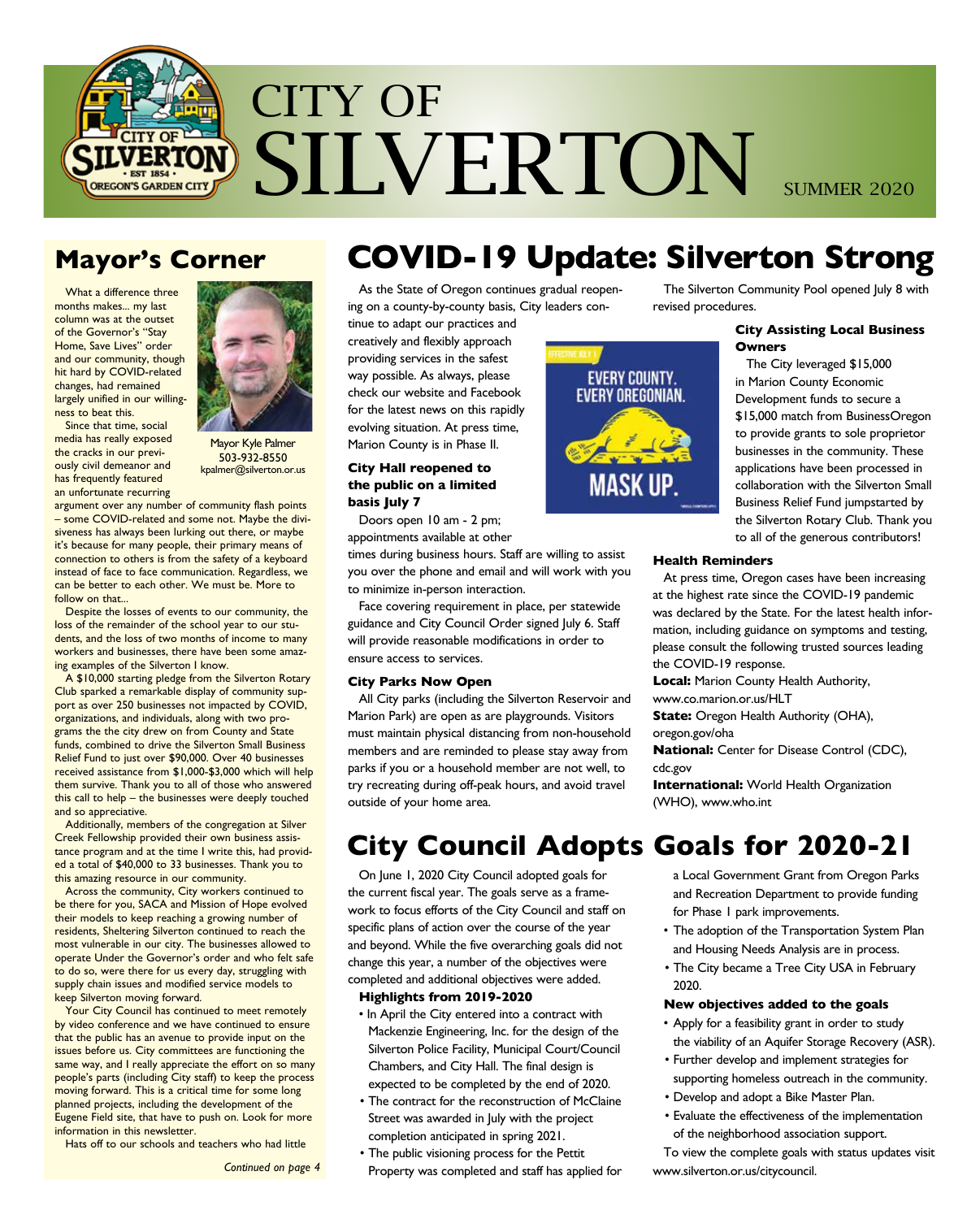# **Silverton Police announce promotions, new faces**

The Silverton Police Department has celebrated several promotions and welcomes this spring, along with commemorating the 32 plus years of service here from Jeff Fossholm, who retired as Police Chief on June 1. Chief Fossholm's fruitful career in Silverton and perspectives on law enforcement were covered in a May 15 *Our Town* feature by Brenna Wiegand.

Jim Anglemier took the helm as Police Chief following Fossholm's retirement, saying "It is my honor to be given the opportunity to lead and work alongside the dedicated Officers and professional staff in serving and working with our community". Chief Anglemier was hired as Police Captain in 2015 after 33 years of service at the Salem Police Department.

With now-Chief Anglemier's promotion, Josh Boatner has been promoted to Police Captain, sharing "it has been a privilege to work with this great community for many years, and I look forward to what the future holds." Captain Boatner has served in Silverton since 2009 as an Officer, Detective, and most recently a Sergeant. Tim Hein, former Motor Officer, and Jonathon "JJ" Lamoreaux, former



*Recruit Officer William Schaap at his New Command Staff roles: from left, Sergeant Jonathon "JJ" Lamoreaux, January 2020 swearing in. Sergeant Tim Hein, Captain Josh Boatner, Chief Jim Anglemier.*

School Resource Officer, have been promoted into Sergeant positions. Hein joined Silverton in 2010 and Lamoreaux in 2014 following service in Mt. Angel beginning in 2007. Both Sgt. Hein and Sgt. Lamoreaux will help continue to raise the bar in providing professional service and leadership to the community.

New and returning officers are rounding out the ranks. Effective July 6, 2020, the Department also welcomes back Officer Justin LeBlanc. Officer LeBlanc previously served in Silverton from 2014-2019. Police Recruit Officer William Schaap joined the department in January 2020 with an Associate's Degree in Criminal Justice



*Former Chief Jeff Fossholm congratulates* 

from Chemeketa Community College, along with the Law Enforcement Related Experience program which includes additional hands-on skills training. He has a wealth of community volunteer experience and explained that his skills in communication and desire to serve others motivated him to pursue a career in policing.

# *Thank you, volunteers, for the many ways you enhance life in Silverton!*

The COVID-19 pandemic and examples of community coming together provide another reason to be thankful for everyone who shares time and talent to the City. Without a doubt, the pandemic has affected many of the usual volunteer opportunities that engage so many generous community members. For example, school closure necessitated the cancellation of the traditional Spring Clean Up, conducted by more than 200 Silverton High seniors and providing planting and

sprucing up for several areas around the City.

For this year's volunteer summary report, the City is highlighting several types of volunteer activities conducted in the last year, both pre-COVID and during. The City Council and staff would like to thank all of the group and service club volunteers as well as each and every individual volunteer for their valuable and selfless time who instill a greater sense of identify and pride in our community. We recognize that there may be numerous volunteers that we haven't included on this list. We appreciate their support and willingness to serve our community too!

Do you have an idea for engaging with the City? Please contact Volunteer Coordinator, Elizabeth Gray (Assistant to City Manager/HR Coordinator) at egray@silverton.or.us or 503-874-2204 or visit www.silverton.or.us/90/Volunteering-for-the-City-of-Silverton.



**Board & Commission Service** Did you know that all elected officials and appointed committee and taskforce members serve on a voluntary basis? These include:

- City Council/Urban Renewal Agency
- Urban Renewal Advisory Committee
- Planning Commission
- Budget Committee
- Environmental Management Committee
- Historic Landmarks Commission
- Tourism Promotion Committee
- Transportation Advisory Committee
- (Past) Parks and Recreation Task Force
- Taskforces: Affordable Housing, Homelessness



**Beautification of City Property** Fall 2019: 180+ community volunteers and operators + machinery from local businesses clear ¼ mile of the East Bank Trail

Spring 2020: 10+ volunteers from John's Waterproofing Company planted primroses throughout downtown (thank you Stamen and Pistil for the donation!) and provided general cleanup while observing physical distancing. This was much appreciated in light of the cancellation of the Senior Clean-Up.

The City has also collaborated with individuals interested in cleaning up graffiti around town. Thank you!

Many Silverton service clubs including the Silverton Garden Club and Zenith Women's Club maintain landscape areas and the Lions Club works at the Silverton Reservoir.



**Educational Partnerships** Silver Falls School District Transitions program (pre-COVID-19) – participants have run a coffee cart service in collaboration with the Silverton Coffee Station, interned weekly at the City Shops (working primarily on vehicle detailing and learning from the City's mechanic), and supported City Hall staff in assembling emergency kits. (September 2019-March 2020)

Jon Ahrens of Willamette University worked with Administration staff for the spring semester. Jon conducted original research with City staff, health officials, peer cities, and local businesses to assist with the Council Goal of evaluating a downtown smoking ordinance. The City Council has referred the matter to the Environmental Management Committee. (January – May 2020)



#### **Sharing Artwork**

Torry Wilson provided the City with an original piece of artwork depicting Silver Falls in recognition of his love of Silverton. He now lives in Salem. Ann Altman also shared original art and Jim Bornzin shared a poem. Ann's art hangs in City Hall currently and Jim's poem and Torry's intarsia artwork hang in the Council Chambers. Thank you, artists!

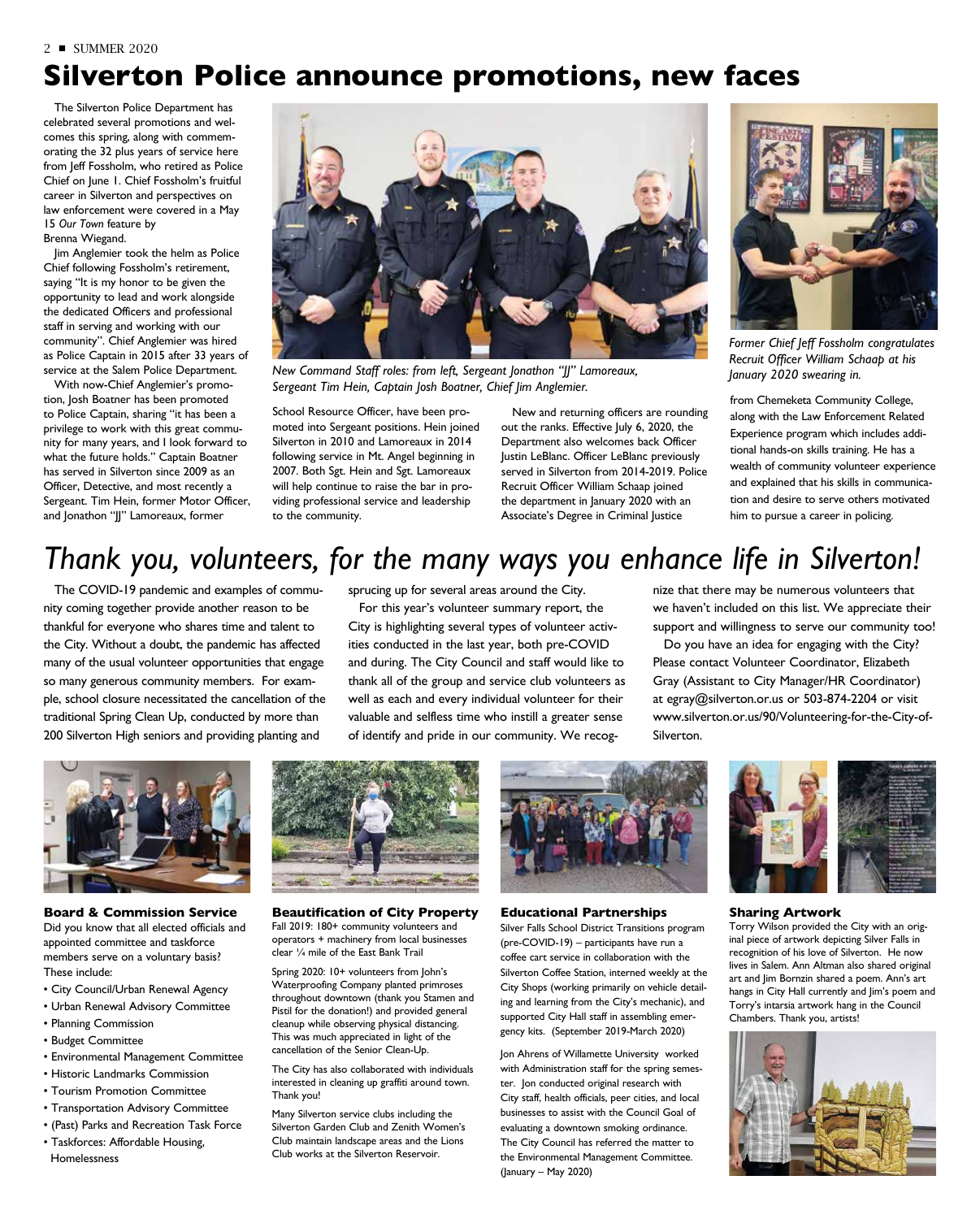## *City-University partnership wraps up formal phase*

When the City and University of Oregon signed an agreement for the Sustainable City Year Program in summer 2019, no one could have envisioned how the Covid-19 pandemic would affect the partnership. Fortunately, fieldwork for most courses was concentrated before March brought Oregon's State of Emergency declarations, University travel restrictions, and restriction of public access to City facilities. Several planned presentations had to be modified. City staff are very grateful to the U of O professors, students, and staff for their flexibility in producing final reports and recommendations for the City's use.

#### **Project: PETTIT PROPERTY**

**VISIONING** *(October- December 2019)* **Course Outcomes:** 2 public outreach events resulted in report suggesting 3 possible phases of property development. What's Next: City staff applied for an Oregon Parks and Recreation Department Local Government Grant for 2020 to fund Phase One work; outcome pending due to COVID-19 impacts on state funds.

### **Project: PASSIVE SOLAR**

**HEATING** *(January-March 2020)* **Course Outcomes:** Presentation and report with recommendations for incorporating passive solar heating design into Police Facility/City Hall Civic Center site to be located on Eugene Field property. What's **Next:** Class recommendations in use by contracted architecture firm; UO professor continues to consult with architects throughout design development thanks to National Science Foundation funding.

**Project: CLIMATE ACTION PLANNING** *(January-March 2020)* **Course Outcomes:** Presentations and report with recommendations to build upon the Silverton Energy Plan towards a Climate Action Plan, including focus areas of: Land Use and Transportation, Buildings and Energy, Food and Agriculture, Urban Natural Resources, and Consumption and Waste.

What's Next: Staff to present report to City Council; planned for August 2020.

#### **Project: COMMUNITY OUTREACH STRATEGIES** *(January-March 2020)*

**Course Outcomes:** Presentation and report with recommendations for engaging community members beyond written community surveys, incorporating a variety of in-person and digital outreach and engagement strategies.

What's Next: Staff to present recommendations to Citizen Involvement Committee (Planning Commission) to review strategies and recommend to City Council; staff have budgeted for additional events and digital outreach in fiscal year 2020-2021.

#### **Project: STORMWATER LOW IMPACT DEVELOPMENT** *(January-June 2020)*

**Course Outcomes:** Design report with recommendations for Community Pool Site, prioritizing stormwater infrastructure to reduce runoff going back into the creek from the lot, while expanding the parking lot to increase the total vehicle capacity. **What's Next:** Staff to present report to City Council; planned for August 2020.

### **Welcome to Public Works**

Bart Stepp, PE joined the City in May as City Engineer. Bart brings experience in Engineering and Public Works with similar-sized communities in Washington State. He has particular expertise in water and wastewater systems and worked for the State of Oregon earlier in his career, reviewing public water systems east of the Cascade Mountains.

Also in Public Works, Josiah Hall has returned to serve as the City's Seasonal Parks Worker. Welcome back, Josiah! You help make Silverton's Parks shine.



*Bart Stepp, City Engineer. Josiah Hall, Seasonal Parks Worker.*

## **McClaine Street Makeover**



Silverton residents can expect to welcome summer 2021 with a new and improved McClaine Street. The stretch of McClaine between W Main Street (southern extent) and C Street (northern extent) has exceeded its useful life and requires reconstruction. This reconstruction of the right-of-way (ROW) will include a new road surface, storm drainage, larger sewer pipe, new sidewalks and street lights, planter strips, and bike lanes as shown in the graphic. Please contact Petra Schuetz, Project Manager, with any questions or concerns at 503-874-2210 or pschuetz@silverton.or.us. Sign up for project updates using the website's "Stay Connected" feature.

### *Police Facility-City Hall site design continues*



*Site Plan for Option 2 as presented in the Design Survey (pre-modifications).*

The contract for architectural services with Mackenzie Engineering, Inc. for the design of the Silverton Police Facility/EOC, Municipal Court/Council Chambers and City Hall Facilities (also referred to as the Silverton Civic Center project) was signed on April 22, 2020. Work is in full swing with weekly virtual meetings between Mackenzie and the project team.

The City appreciates everyone who took time to complete the Civic Center Design Survey, whether online or on paper. The responses helped shape Mackenzie's presentation to the City Council on July 6. The City Council authorized Mackenzie to move forward

with the completion of a modified schematic design for Option 2. Option 2 had also received the most #1 rankings of those taking the survey. Modifications include the removal of underground parking and the exploration of shifting the building south to allow for parking along A Street. The modified option would not use the north lot across A Street, reducing the need for off-site improvements.

Mackenzie will return to present more information at the Aug. 3, 2020 City Council Meeting and the City will continue to provide project updates and opportunities for public input.

### *Silverton City Council*



Mayor **Kyle Palmer**

503-932-8550 kpalmer@ silverton.or.us

Councilor **Laurie Carter** 503-580-5355 lcarter@ silverton.or.us



Councilor **Jason Freilinger** 503-874-4430 cneideigh@ silverton.or.us

jfreilinger@ silverton.or.us





Councilor **Jim Sears** 503-873-9357

jsears@ silverton.or.us-



**Dana Smith** 503-873-4921 dsmith@ silverton.or.us

### *Silverton City Hall*

*306 S. Water St. • 503-873-5321* **Finance Director Kathleen Zaragoza** 503-874-2203 • kzaragoza@silverton.or.us **Community Development Director Jason Gottgetreu** 503-874-2212 jgottgetreu@silverton.or.us

**Public Works Director Petra Schuetz** 503-874-2210 • pschuetz@silverton.or.us **Police Chief Jeff Fossholm** 503-874-2228 • jfossholm@silverton.or.us



City Manager **Christy Wurster** 503-874-2205 cwurster@ silverton.or.us



mplummer@ silverton.or.us